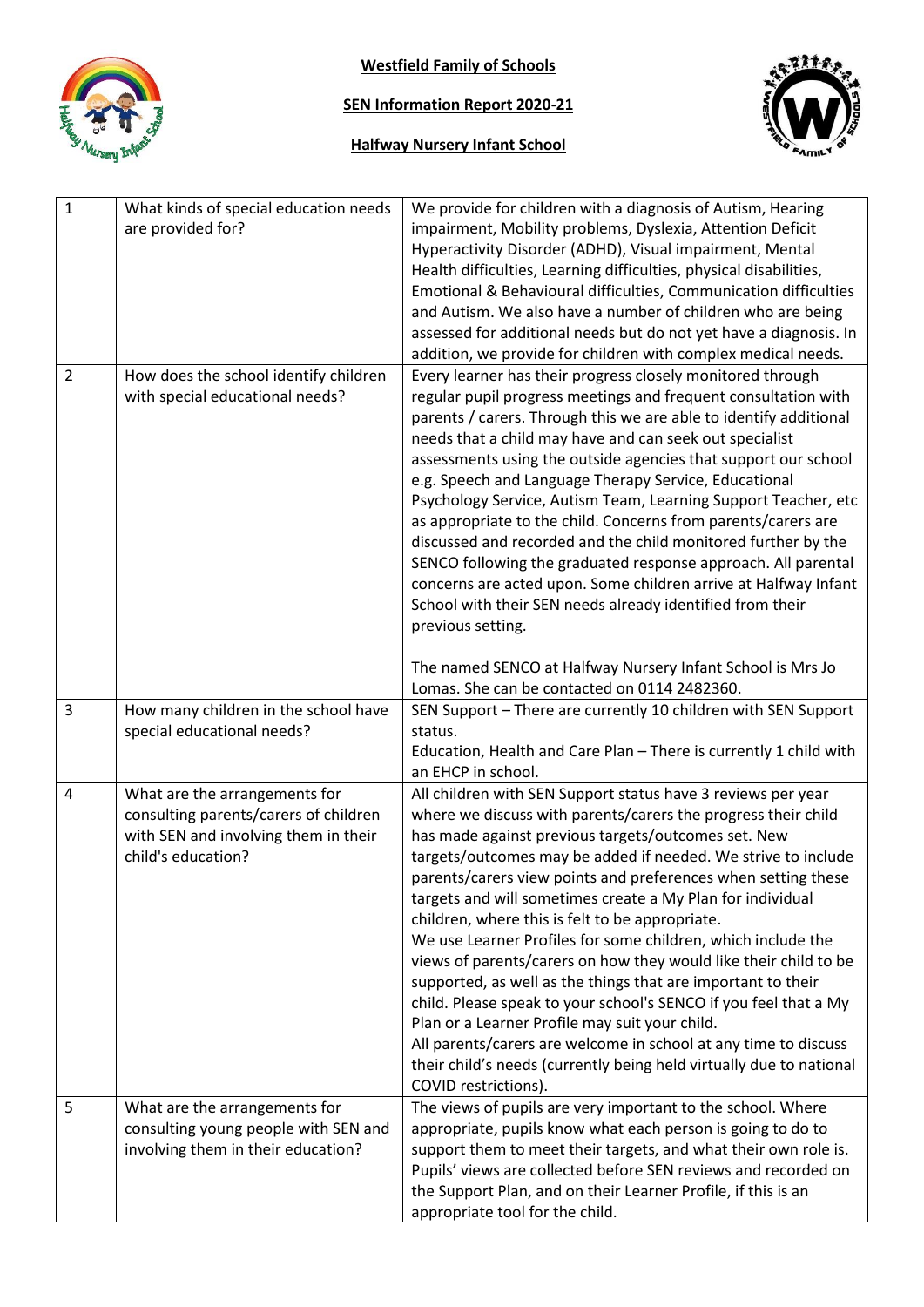

**Westfield Family of Schools**

### **SEN Information Report 2020-21**





| 6<br>$\overline{7}$ | What are the arrangements for<br>assessing and reviewing children's<br>progress towards outcomes?<br>What if children meet the exit criteria | We follow the graduated response (as detailed in the SEN<br>policy) where we assess, plan, do and review the programme for<br>each individual child, increasing or decreasing the SEN support<br>as determined by their progress. We use the Sheffield Support<br>Grid to help us ensure that we are doing everything that we<br>need to for an individual child, in line with provision across the<br>city.<br>SEN is a very transient state; some children may need support                                                                                                                                                                                                                                                                                                                                                                                                         |
|---------------------|----------------------------------------------------------------------------------------------------------------------------------------------|---------------------------------------------------------------------------------------------------------------------------------------------------------------------------------------------------------------------------------------------------------------------------------------------------------------------------------------------------------------------------------------------------------------------------------------------------------------------------------------------------------------------------------------------------------------------------------------------------------------------------------------------------------------------------------------------------------------------------------------------------------------------------------------------------------------------------------------------------------------------------------------|
|                     | and no longer need this support?                                                                                                             | for their entire time at Halfway Nursery Infant School. Some<br>may make good progress so that their attainments are in line<br>with their peers and no longer require SEN support. We liaise<br>with parents/carers to decide whether SEN support is to be<br>continued.                                                                                                                                                                                                                                                                                                                                                                                                                                                                                                                                                                                                             |
| 8                   | What are the arrangements for<br>supporting children in moving<br>between phases of education and<br>preparing for adulthood?                | Learners that have been offered a place at our setting will be<br>invited to attend on a few occasions before joining the setting.<br>For learners with SEND, the SENCO will endeavour to attend<br>transitional reviews to gather as much information about the<br>learner as possible and will pass this information to all relevant<br>school staff to help prepare for the learner's needs.<br>If appropriate, school staff will meet with outside agencies that<br>are involved with the learner. Learners are prepared to move<br>onto Junior School following the Family of Schools transition<br>programme, which can be amended to suit individuals and their<br>SEND.<br>Friendships groups are one of the things that are taken into<br>account when setting up new class groupings but this is not the<br>only criteria.                                                  |
| 9                   | What is the approach to teaching<br>children with SEN?                                                                                       | We strive to be as inclusive as possible at Halfway Nursery<br>Infant School and treat each child as an individual, taking into<br>account their specific needs. Class teachers ensure that they<br>plan their lessons carefully with activities that children with SEN<br>can access. Differentiation, where the learning is adapted to<br>meet every learners needs, can be done in a variety of ways.<br>This includes providing an increased level of adult support,<br>different learning activities, access to specific resources etc. and<br>this is usually highlighted on the class teacher's planning. Some<br>children with SEN receive learning through interventions and<br>this can be ongoing or for a block of support.<br>Class teachers and teaching assistants are involved in the SEN<br>reviews and feed their opinions into the outcomes set for each<br>child. |
| 10                  | What adaptations are made to the<br>curriculum and learning environment<br>of children with SEN?                                             | The SENCO and class teacher, together with parents/carers,<br>plan the education programme for a learner with SEND,<br>following the advice and recommendations from any supporting<br>outside agencies and with reference to the Sheffield Support<br>Grid. These programmes are overseen by the Headteacher. The<br>programmes are closely monitored and updated as necessary.<br>The school ensures that all lessons are appropriately<br>differentiated so that the curriculum meets the needs of all<br>learners with SEND.                                                                                                                                                                                                                                                                                                                                                      |